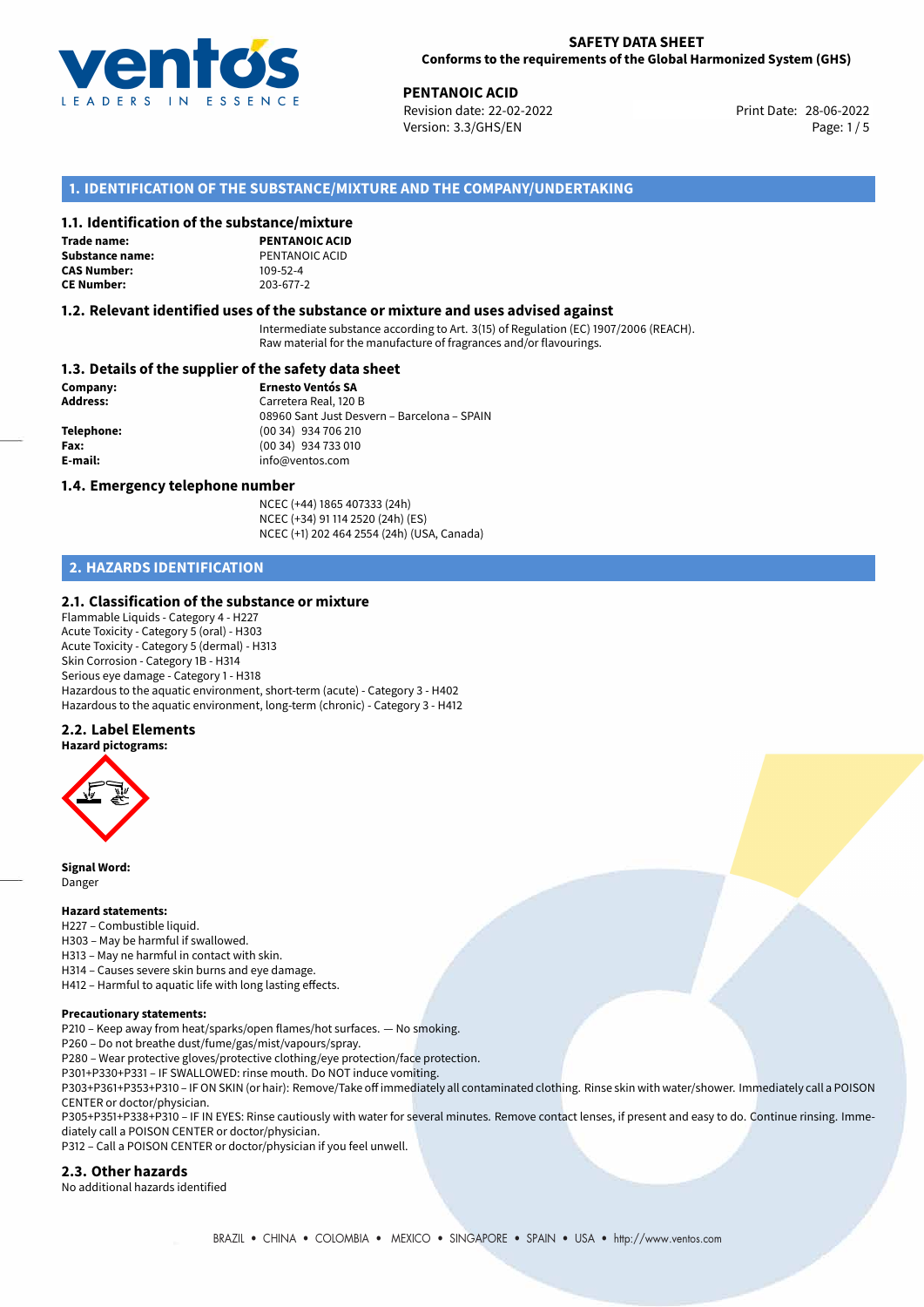

28-06-2022 **PENTANOIC ACID** Revision date: 22-02-2022 Print Date: Version: 3.3/GHS/EN Page: 2 / 5

## **3. COMPOSITION/INFORMATION ON INGREDIENTS**

## **3.1. Substances**

| Chemical name: | PENTANOIC ACID |
|----------------|----------------|
| CAS number:    | $109 - 52 - 4$ |
| EC number:     | 203-677-2      |

#### **Hazardous constituents:**

| <b>Chemical Name</b> | % (w/w)   | <b>CAS No</b><br><b>EC No</b> | <b>Classification according to GHS</b>                                                                                                                                                                                                                                                                                                                                              |
|----------------------|-----------|-------------------------------|-------------------------------------------------------------------------------------------------------------------------------------------------------------------------------------------------------------------------------------------------------------------------------------------------------------------------------------------------------------------------------------|
| PENTANOIC ACID       | $\geq$ 50 | 109-52-4<br>203-677-2         | Flammable Liquids - Category 4 - H227<br>Acute Toxicity - Category 5 (oral) - H303<br>Acute Toxicity - Category 5 (dermal) - H313<br>Skin Corrosion - Category 1B - H314<br>Serious eye damage - Category 1 - H318<br>Hazardous to the aquatic environment, short-term (acute) - Category 3 - H402<br>Hazardous to the aquatic environment, long-term (chronic) - Category 3 - H412 |

[See the full text of the hazard statements in section 16.](#page-4-0)

## **3.2. Mixtures**

Not applicable.

## **4. FIRST-AID MEASURES**

## **4.1. Description of necessary first aid measures**

| Ingestion:    | Rinse mouth with water.<br>Obtain medical advice.<br>Keep at rest. Do not induce vomiting.                                                           |
|---------------|------------------------------------------------------------------------------------------------------------------------------------------------------|
| Eye contact:  | In case of contact with eyes, rinse immediately with plenty of water for at least 15 minutes and seek medical advice.                                |
| Inhalation:   | Remove person to fresh air and keep at rest.<br>Seek immediate medical advice.                                                                       |
| Skin contact: | Take off immediately all contaminated clothing.<br>Thoroughly wash affected skin with soap and water.<br>Seek medical attention if symptoms persist. |

## **4.2. Most important symptoms and effects, both acute and delayed**

No information available.

#### **4.3. Indication of any immediate medical attention and special treatment needed** No information available.

## **5. FIRE-FIGHTING MEASURES**

## **5.1. Extinguishing Media**

Water spray, carbon dioxide, dry chemical powder or appropriate foam. For safety reasons do not use full water jet.

#### **5.2. Special hazards arising from the substance or mixture**

Known or Anticipated Hazardous Products of Combustion: Emits toxic fumes under fire conditions.

#### **5.3. Advice for firefighters**

High temperatures can lead to high pressures inside closed containers. Avoid inhalation of vapors that are created. Use appropriate respiratory protection. Do not allow spillage of fire to be poured into drains or watercourses. Wear self-contained breathing apparatus and protective clothing.

## **6. ACCIDENTAL RELEASE MEASURES**

## **6.1. Personal precautions, protective equipment and emergency procedures**

Evacuate surronding areas. Ensure adequate ventilation. Keep unnecessary and unprotected personnel from entering. Do not breathe vapor/spray. Avoid contact with skin and eyes. Information regarding personal protective measures: see section 8.

#### **6.2. Environmental precautions**

To avoid possible contamination of the environment, do not discharge into any drains, surface waters or groundwaters.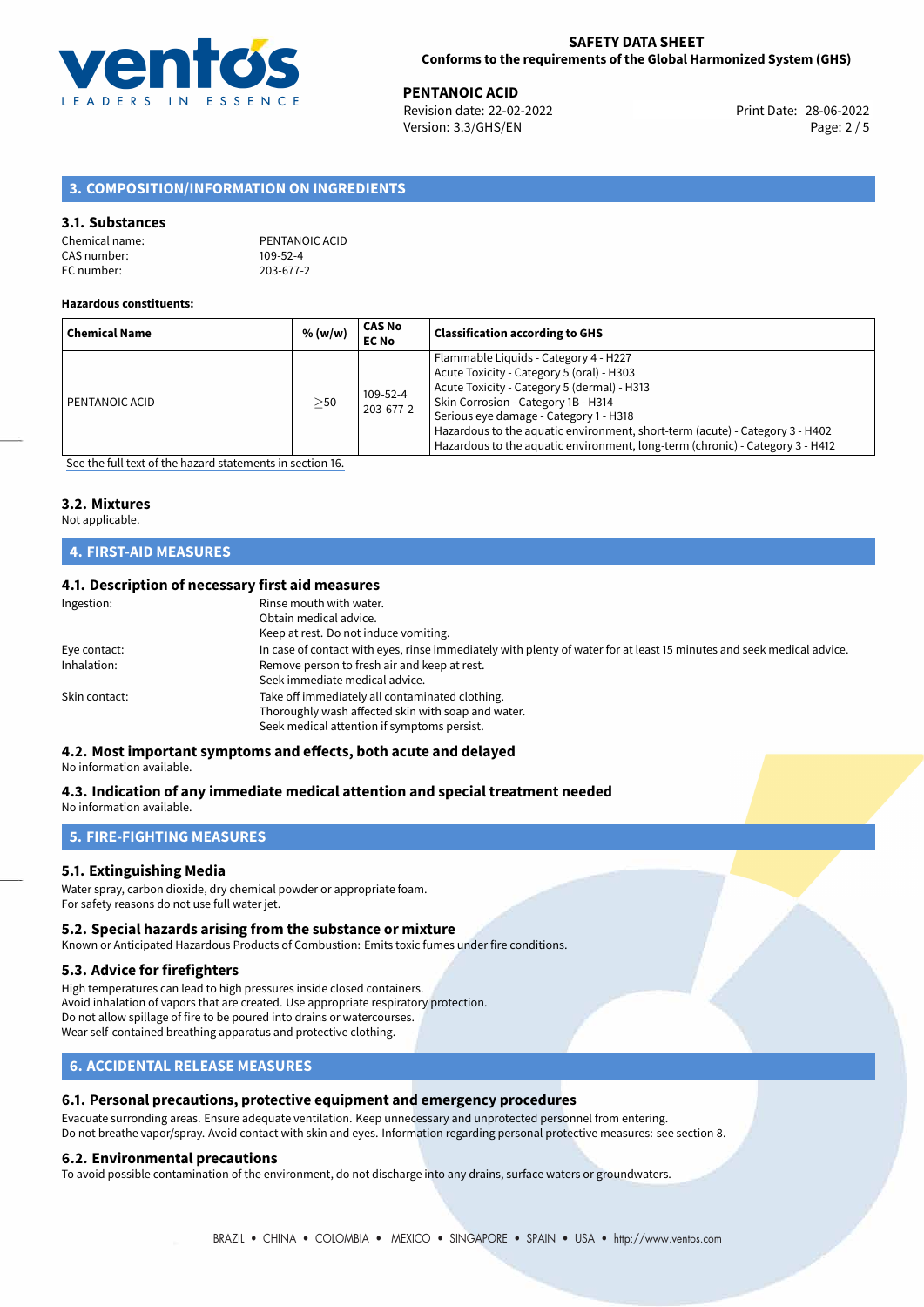

### **SAFETY DATA SHEET Conforms to the requirements of the Global Harmonized System (GHS)**

28-06-2022 **PENTANOIC ACID** Revision date: 22-02-2022 Print Date: Version: 3.3/GHS/EN Page: 3 / 5

## **6.3. Methods and materials for containment and cleaning up**

Cover with an inert, inorganic, non-combustible absorbent material (e.g. dry-lime, sand, soda ash). Place in covered containers using non-sparking tools and transport outdoors. Avoid open flames or sources of ignition (e.g. pilot lights on gas hot water heater). Ventilate area and wash spill site after material pickup is complete.

### **6.4. Reference to other sections**

Information regarding exposure controls, personal protection and disposal considerations can be found in sections 8 and 13.

### **7. HANDLING AND STORAGE**

## **7.1. Precautions for safe handling**

Do not store or handle this material near food or drinking water. Do not smoke. Avoid contact with the eyes, skin and clothing. Wear protective clothing and use glasses. Observe the rules of safety and hygiene at work. Keep in the original container or an alternative made from a compatible material.

## **7.2. Conditions for safe storage, including any incompatibilities**

Store in tightly closed and preferably full containers in a cool, dry and ventilated area, protected from light. Keep away from sources of ignition (e.g. hot surfaces, sparks, flame and static discharges). Keep away from incompatible materials (see section 10).

### **7.3. Specific end use(s)**

No information available.

## **8. EXPOSURE CONTROLS AND PERSONAL PROTECTION**

## **8.1. Control parameters**

Components with occupational exposure limits: None known.

#### **8.2. Exposure controls**

Measures should be taken to prevent materials from being splashed into the body. Provide adequate ventilation, according to the conditions of use. Use a mechanical exhaust if required.

## **8.3. Individual protection measures, such as personal protective equipment**

| Eye/Face protection:             | Chemical safety goggles are recommended. Wash contaminated goggles before reuse.                                                            |  |  |
|----------------------------------|---------------------------------------------------------------------------------------------------------------------------------------------|--|--|
| Hand Protection:                 | Chemical-resistant gloves are recommended. Wash contaminated gloves before reuse.                                                           |  |  |
| Body protection:                 | Personal protective equipment for the body should be selected based on the task being performed and the risks<br>involved.                  |  |  |
| Respiratory Protection:          | In case of insufficient ventilation, use suitable respiratory equipment.                                                                    |  |  |
| Environmental exposure controls: | Emissions from ventilation or process equipment should be checked to ensure they comply with environmental<br>protection legislation.       |  |  |
|                                  | In some cases, filters or engineering modifications to the process equipment will be necessary to reduce emissions to<br>acceptable levels. |  |  |

## **9. PHYSICAL AND CHEMICAL PROPERTIES**

## **9.1. Information on basic physical and chemical properties**

| Appearance:                         | Liquid                           |  |
|-------------------------------------|----------------------------------|--|
| Colour:                             | Conforms to standard             |  |
| Odour:                              | Conforms to standard             |  |
| Odour theshold:                     | Not determined                   |  |
| pH:                                 | Not determined                   |  |
| Melting point/freezing point:       | $CA. -34$ <sup>o</sup> C         |  |
| Boling point/boiling range $(°C)$ : | 184 - 186                        |  |
| Flash point:                        | 88 °C                            |  |
| Evaporation rate:                   | Not determined                   |  |
| Flammability:                       | Not determined                   |  |
| Lower flammability/Explosive limit: | Not determined                   |  |
| Upper flammability/Explosive limit: | Not determined                   |  |
| Vapour pressure:                    | Not determined                   |  |
| Vapour Density:                     | Not determined                   |  |
| Density:                            | $0,932-0,943$ g/mL (20°C)        |  |
| Relative density:                   | $0,932 - 0,943$ (20°C)           |  |
| Water solubility:                   | <b>SLIGHTLY SOLUBLE IN WATER</b> |  |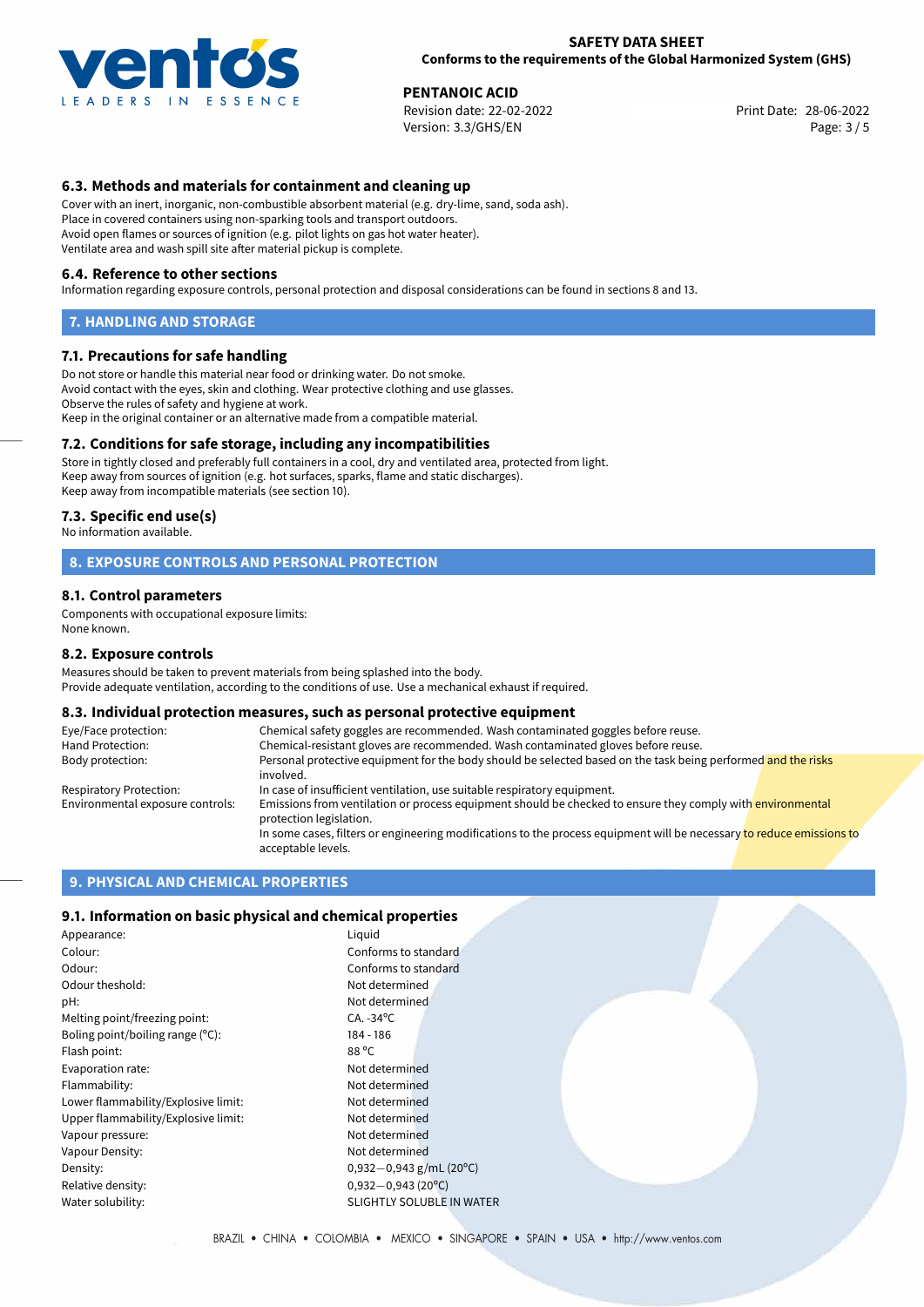

## **SAFETY DATA SHEET Conforms to the requirements of the Global Harmonized System (GHS)**

**PENTANOIC ACID**<br>
Revision date: 22-02-2022 **Print Date: 28-06-2022** Revision date: 22-02-2022 Version: 3.3/GHS/EN Page: 4 / 5

Solubility in other solvents: SOLUBLE IN ETHANOL Partition coefficient n-octanol/water: Not determined Auto-ignition temperature: Not determined Decomposition temperature: Not determined Viscosity, dynamic: Not determined Viscosity, kinematic: Not determined Explosive properties: Not determined Oxidising properties: NONE EXPECTED

## **10. STABILITY AND REACTIVITY**

## **10.1. Reactivity**

No hazardous reactions if stored and handled as prescribed/indicated.

#### **10.2. Chemical stability**

The product is stable if stored and handled as prescribed/indicated.

### **10.3. Possibility of hazardous reactions**

No hazardous reactions if stored and handled as prescribed/indicated.

#### **10.4. Conditions to Avoid**

Conditions to Avoid: Excessive heat, flame or other ignition sources.

## **10.5. Incompatible materials**

Avoid contact with strong acids and bases and oxidizing agents.

## **10.6. Hazardous decomposition products**

During combustion may form carbon monoxide and unidentified organic compounds.

## **11. TOXICOLOGICAL INFORMATION**

| <b>Acute toxicity</b>             | May be harmful if swallowed. May ne harmful in contact with skin.         |  |
|-----------------------------------|---------------------------------------------------------------------------|--|
| <b>Skin corrosion/irritation</b>  | Causes severe skin burns and eye damage.                                  |  |
| Serious eye damage/irritation     | Based on the data available, the criteria for classification are not met. |  |
| Respiratory or skin sensitisation | Based on the data available, the criteria for classification are not met. |  |
| <b>Germ cell mutagenicity</b>     | Based on the data available, the criteria for classification are not met. |  |
| Carcinogenicity                   | Based on the data available, the criteria for classification are not met. |  |
| Reproductive toxicity             | Based on the data available, the criteria for classification are not met. |  |
| <b>STOT-single exposure</b>       | Based on the data available, the criteria for classification are not met. |  |
| <b>STOT-repeated exposure</b>     | Based on the data available, the criteria for classification are not met. |  |
| <b>Aspiration hazard</b>          | Based on the data available, the criteria for classification are not met. |  |

## **12. ECOLOGICAL INFORMATION**

## **12.1. Toxicity**

**Assessment:** Harmful to aquatic life with long lasting effects. **Experimental/calculated data:** No information available.

#### **12.2. Persistence and degradability** No information available.

**12.3. Bioaccumulative potential**

No information available.

#### **12.4. Soil mobility** No information available.

**12.5. Other adverse effects**

#### See also sections 6, 7, 13 and 15 Do not allow to get into waste water or waterways.